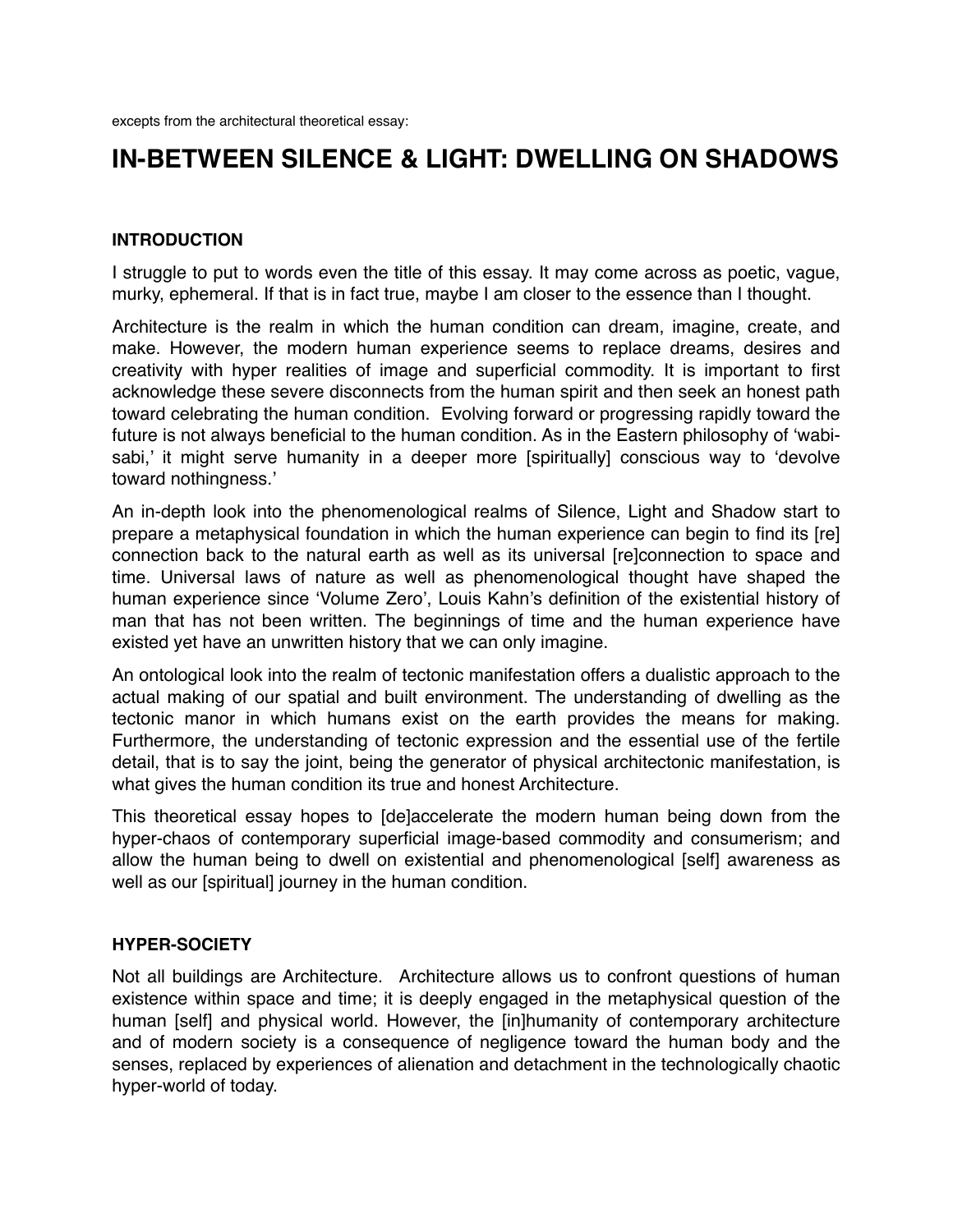Architecture today has turned into a visual commodity; a scenography devoid of the authenticity of matter and construction. Carlo Scarpa criticized against confusing architecture with its image or any kind of scenography.5 As Louis Kahn lamented, 'There is no longer a sense of the humanness of the human body, nor a sense of place in such a humanness.<sup>6</sup> Instead of an existentially spatial experience, contemporary architecture has pursued a psychological agenda of advertising and instant persuasion. Buildings have turned into image products completely detached from existential depth and honesty.7 Juhani Pallasmaa expresses a deep phenomenological insight into the bias of vision and the suppression of the other senses, and the consequent disappearance of the sensory and the sensual qualities from architecture. 'Architecture must address all the senses simultaneously and fuse our image of [self] with our experience of the world.<sup>'9</sup> Martin Heidegger also expressed his concerns with the culture of modernity's ocular-centric approach in our age of the fabricated, mass-produced and manipulated image when he stated - 'The fundamental event of the modern age is the conquest of the world as picture.'12 Modernist design at large has housed the intellect and the eye, but it has left the body and the other senses, as well as our memories, imagination, and dreams, homeless.<sup>13</sup> The rejection of the contemporary ocular-centric and chaotic hyper-city as commodity that is our modern built world relies on the concept of Phenomenology; which is a critic against the modern technological machine age. Central to this human existential concept is the hermeneutic theory of truth, which views the human condition from multiple standpoints and perspectives; as David Levin states - ' it is multiple, pluralistic, democratic, contextual, inclusionary, horizontal and empathetic.'22

# \_\_\_\_\_\_\_\_\_\_\_\_\_\_\_\_\_\_\_\_\_\_\_\_\_\_\_\_\_\_\_\_\_\_\_\_\_\_\_\_\_\_\_\_\_\_\_\_\_\_\_\_\_\_\_\_\_\_\_\_\_\_\_\_\_\_\_\_\_\_\_\_\_ **The hands want to see, the eyes want to caress.**

\_\_\_\_\_\_\_\_\_\_\_\_\_\_\_\_\_\_\_\_\_\_\_\_\_\_\_\_\_\_\_\_\_\_\_\_\_\_\_\_\_\_\_\_\_\_\_\_\_\_\_\_\_\_\_\_\_\_\_\_\_\_\_\_\_\_\_\_\_\_\_\_\_

Johann Wolfgang von Goethe

### **SILENCE**

It is in that ethereal space between Silence an Light that the unmeasurable can move into the measurable. This moment begins with an intuition, a 'realization' in the realm of Silence; it is not simply a metaphor for the absence of sound. Philosophically, silence is the unmeasurable; it [inspiration] is already present in our consciousness, and as Kahn stated - 'Silence is not very quiet. It is something which you may say is light-less, dark-less [...] a desire to be, to express.'35 As with the words 'Light' and 'Shadow', the word 'Silence' has a metaphysical [spirit] that transcends its literal language definition. It is important that the essence of these words express our physical descriptions of space as well as the metaphysical qualities and atmospheres of those spaces. It is equally important to express the notion of what these ethereal qualities and manifestations accomplish in the existential human condition.

Silence is the vast emptiness of potential and desire; an endless space. As architecture domesticates limitless space, and allows us to inhabit it. This relationship between Silence and 'architectonic space' is powerful and crucial to the human condition. Daan Koch summarizes it best - 'Silence is the quiet calmness in which the tectonic form can reveal itself.' 39 The quality of Silence is not about a void or absence of sound; it is about the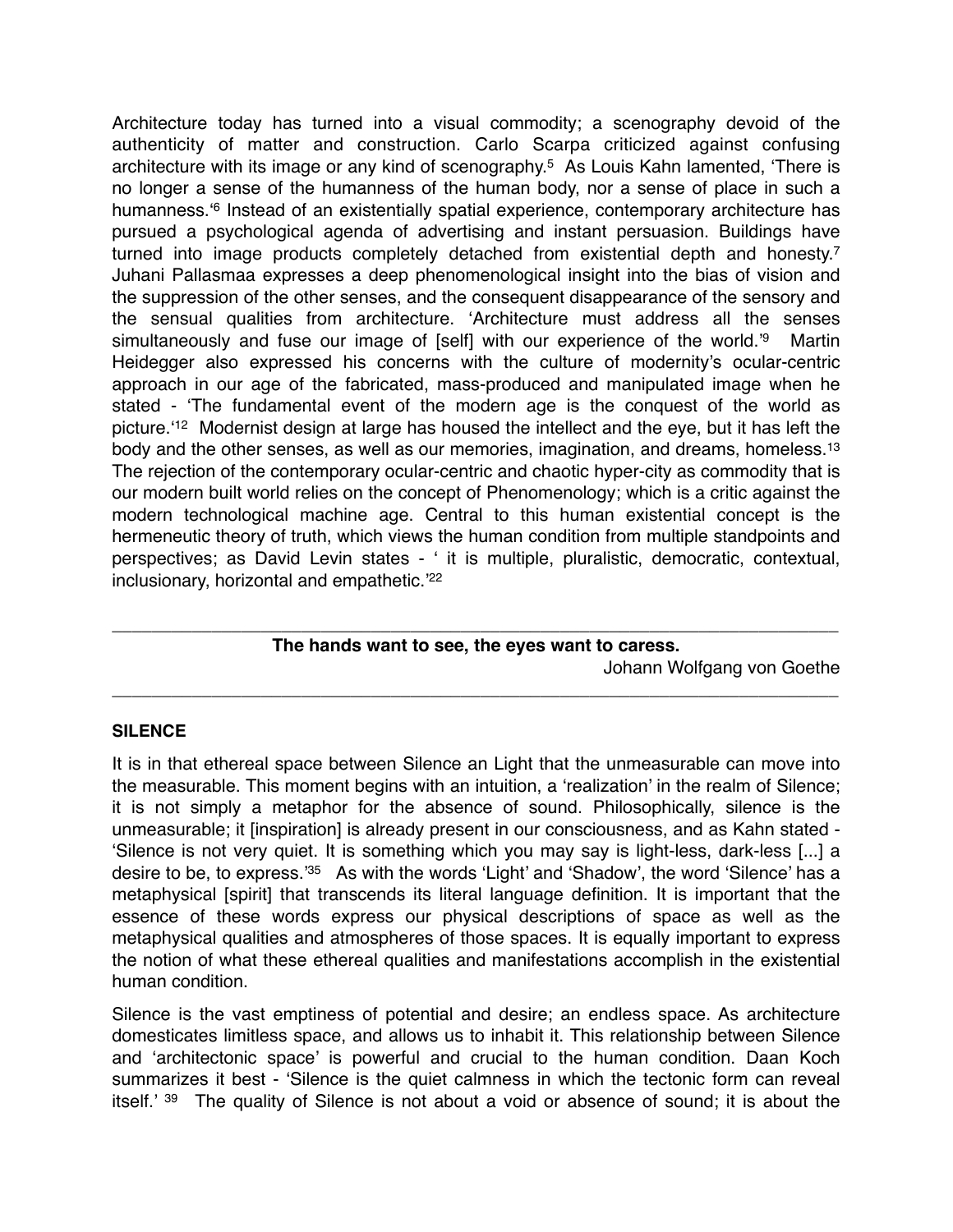mental and [spiritual] space in-between thoughts, surroundings, and nature. These are intended to flow through the space in-between, what the Japanese call 'Ma', within the absolute of that exact moment, yet capable of transcending cosmic space and time. Additionally, the Japanese concept of 'Mu' - the ever so difficult concept of the quality of nothingness [emptiness], also dwells in the realm of metaphysical Silence.

\_\_\_\_\_\_\_\_\_\_\_\_\_\_\_\_\_\_\_\_\_\_\_\_\_\_\_\_\_\_\_\_\_\_\_\_\_\_\_\_\_\_\_\_\_\_\_\_\_\_\_\_\_\_\_\_\_\_\_\_\_\_\_\_\_\_\_\_\_\_\_\_\_

**! ! What man makes, nature cannot make, though man uses all the laws of ! ! nature to make it. What guides it to be made, the desire to make it, is not ! ! universal in nature. Dare I say that it is Silence, of lightless, of darkless, ! ! desire to be, to express a prevalence of spirit enveloping the Universe.** Louis Kahn

### **LIGHT**

As with the notion of Silence,<sup>43</sup> Louis Kahn forms the philosophical foundation of the metaphysical essence of Light. Light is the measurable; that which is. It is the giver of all presence, by will, by law [nature]; it is the measure of things already made. Material, is spent Light. 44

\_\_\_\_\_\_\_\_\_\_\_\_\_\_\_\_\_\_\_\_\_\_\_\_\_\_\_\_\_\_\_\_\_\_\_\_\_\_\_\_\_\_\_\_\_\_\_\_\_\_\_\_\_\_\_\_\_\_\_\_\_\_\_\_\_\_\_\_\_\_\_\_\_

Even in the scientific world of data and logic, scientists have proven how the particles of Light [materialistically] can manifest itself into matter. In physics, scientists are able to slow down light. As light slows, and even comes to a stop, it gathers mass. Furthermore, they discovered that this change [alters] space and time!45 How fascinating when Louis Kahn's words from decades past refer to this scientific realization through metaphysical [spiritual] and poetic intuition - 'Light is the source of all being; a pure being, as yet without material. Material begins where light stops; light condenses to form the material world. Structure is the giver of Light. Light is the revealer of Architecture.'46

Jun'ichiro Tanizaki gives many wonderful examples of the metaphysical quality that [natural] light plays in our human condition. He is not speaking of Light in a literal or physical expression, but rather as a metaphysical revealer of material things that humans make or experience.

\_\_\_\_\_\_\_\_\_\_\_\_\_\_\_\_\_\_\_\_\_\_\_\_\_\_\_\_\_\_\_\_\_\_\_\_\_\_\_\_\_\_\_\_\_\_\_\_\_\_\_\_\_\_\_\_\_\_\_\_\_\_\_\_\_\_\_\_\_\_\_\_

**! ! All materials in nature, the mountains and the streams and the air and ! ! we, are made of Light which has been spent, and this crumpled mass ! ! called material casts a shadow, and the shadow belongs to Light.**

Louis Kahn

### **SHADOW**

After an in-depth approach to the metaphysical duality surrounding the realms of Silence and Light, we are left with the deepest sense of existential thought in the realm of Shadow. As with Silence and Light, we can not simply dwell on its literal definition; however, its power lies in the space-between the realm of Shadow. As Kahn so poetically describes -

\_\_\_\_\_\_\_\_\_\_\_\_\_\_\_\_\_\_\_\_\_\_\_\_\_\_\_\_\_\_\_\_\_\_\_\_\_\_\_\_\_\_\_\_\_\_\_\_\_\_\_\_\_\_\_\_\_\_\_\_\_\_\_\_\_\_\_\_\_\_\_\_\_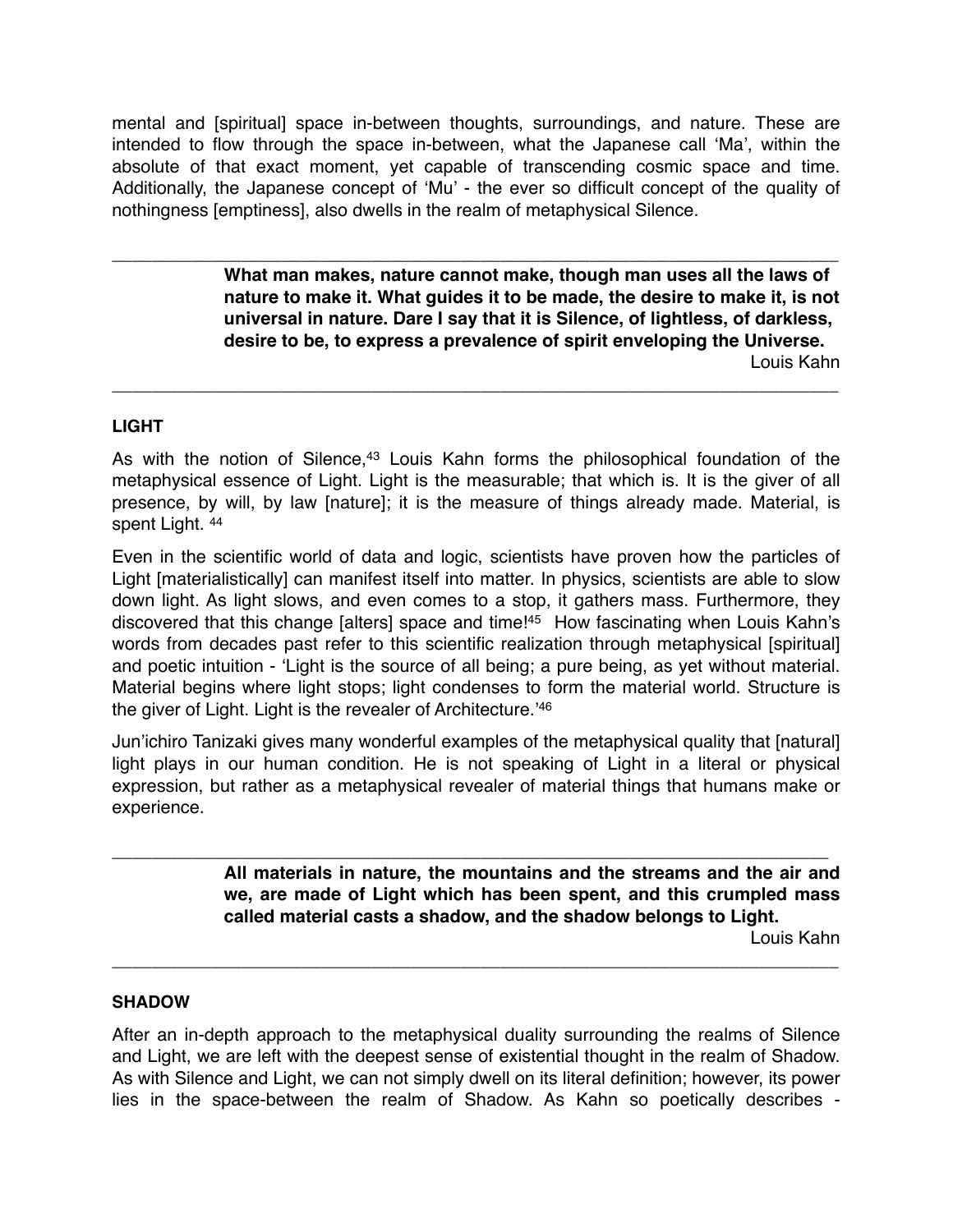'Architecture has existence; its existence, echoing Silence, gives the sun [Light] its Shadow.<sup>'52</sup> This 'Treasury of Shadow' is the architecture which exists at the [threshold] between Silence and Light. It is at this threshold where human dreams, imagination, inspiration and desire dwell. Pallasmaa dwells on the significance of the shadow through the senses of the human body. He points out that sight [vision] is the sense of distance and separation, whereas touch senses nearness, intimacy and affection. During very emotional experiences, we tend to close our eyes when dreaming, listening to music, or in the intimate embrace of loved ones. He elaborates - 'Deep shadows and darkness are essential, because they dim the sharpness of vision, make depth and distance ambiguous, and invite unconscious peripheral vision and tactile fantasy.'53

The master of Shadow, Jun'ichiro Tanizaki, guides us on a metaphysical journey of the senses with his ethereal and haptic descriptions of the quality of the shadow. While Kahn uses the shadow as the [threshold] of manifested material form in the space between, Tanizaki uses shadow to build an atmosphere that also manifests itself into the built world of the existential human experience. It is in this world of shadows, the atmosphere of utter silence and repose, that finds its beauty not in the thing [material] itself, but in the patterns of shadows, the light and the darkness, that one [material] against another creates.

\_\_\_\_\_\_\_\_\_\_\_\_\_\_\_\_\_\_\_\_\_\_\_\_\_\_\_\_\_\_\_\_\_\_\_\_\_\_\_\_\_\_\_\_\_\_\_\_\_\_\_\_\_\_\_\_\_\_\_\_\_\_\_\_\_\_\_\_\_\_\_\_\_ **! ! ! ! Between the idea and the reality ! ! ! ! Between the motion and the Act ! ! ! ! Falls the Shadow**

\_\_\_\_\_\_\_\_\_\_\_\_\_\_\_\_\_\_\_\_\_\_\_\_\_\_\_\_\_\_\_\_\_\_\_\_\_\_\_\_\_\_\_\_\_\_\_\_\_\_\_\_\_\_\_\_\_\_\_\_\_\_\_\_\_\_\_\_\_\_\_\_\_

T.S. Elliot

# **[ARCHI]TECTONICS**

As important as ontological meaning is to the idea of the built environment, it is equally important [as architects] to understand the tectonic quality of materials used, how spaces are made, and how it integrates into nature. However, we do not have to throw away metaphysical understanding about materials or the human built environment, as Kenneth Frampton said - 'Tectonics is defined as the poetics of construction.'69

Etymologically, the word 'tectonic' derives from the term 'tekton' [Greek] signifying a carpenter or builder. Its roots go back even further to the term 'taksan' [Sanskrit] referring to the craft of carpentry. In a physical sense, building is really tectonic dwelling; and as Martin Heidegger states: 'but only if we are capable of dwelling, only then can we build.<sup>71</sup> Dwelling is the 'tectonic' manor in which human beings exist on the earth. This is not so much a play on words as it is a metaphysical duality to our human existence. An architect may be unable to control completely the conditions of structure and construction, for example, but as Sekler stated: 'he [architect] is the undisputed master of tectonic expression.'74

Architectural theoretician and critic Kenneth Frampton argues that our built environment is produced in an interplay of three aspects - topos [place]; typos [building type]; and the tectonic. According to Frampton, the full tectonic potential in every building comes from its